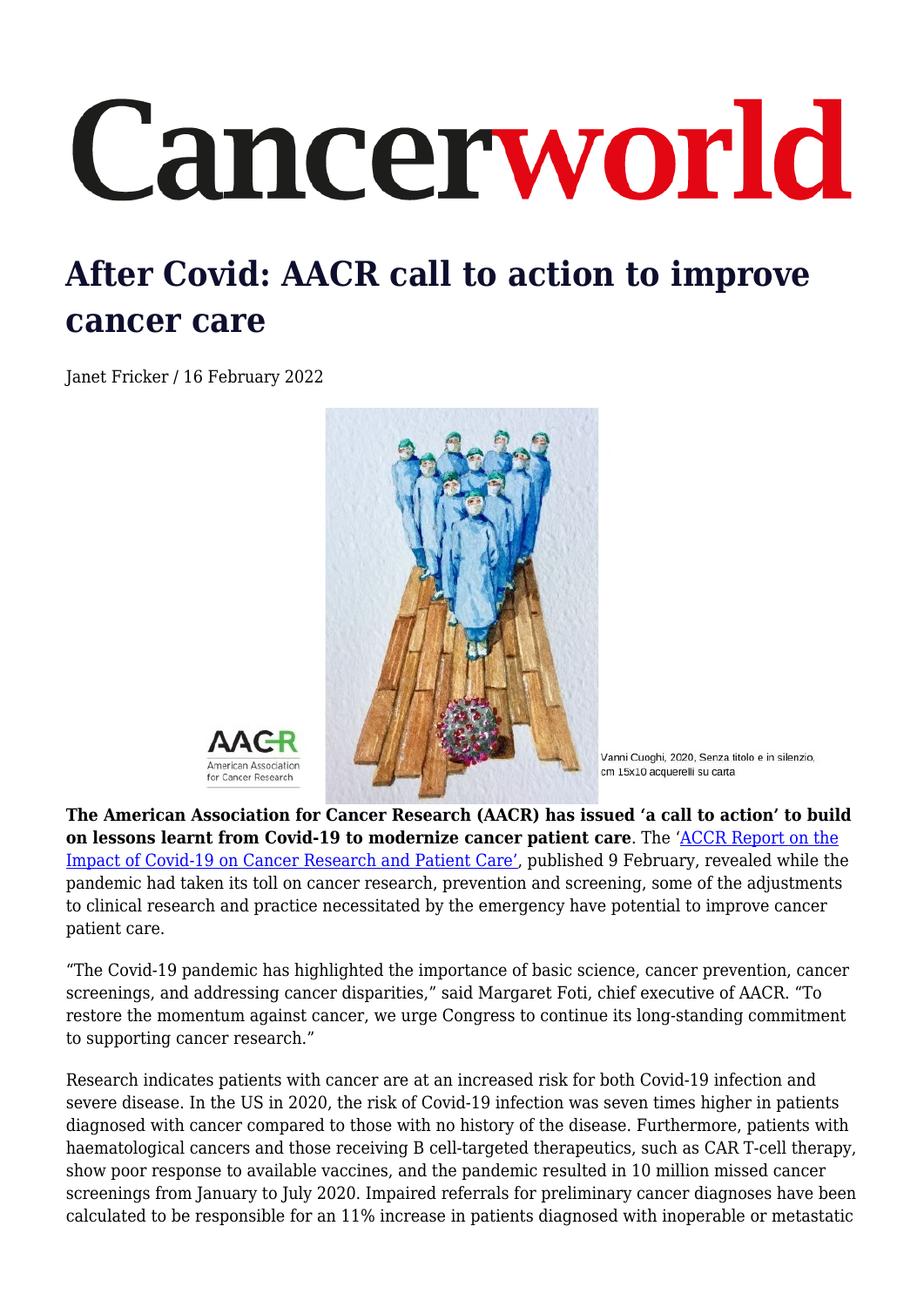cancer during March to December 2020 compared to the same period the previous year.

Racial and ethnic minority populations and other medically underserved populations, the report found, shouldered disproportionate burdens of Covid-19. Notably, black patients with breast or prostate cancer were at more than five times higher risk of Covid-19 infection compared to individuals who were white. Furthermore, ethnic minority populations were more affected by pandemic-related disruptions to the cancer care continuum.

The pandemic also had negative effects on careers of cancer researchers. According to a recent AACR survey, nearly 100% of respondents reported severe interruptions in their research and career advancements during the pandemic, with 87% experiencing lost productivity and 61% indicating they had missed career advancement opportunities. "Ensuring that medical research remains a priority for our nation's policy makers is essential if we are to re-establish the momentum against cancer," said Dr Antoni Ribas, president of the AACR.

Cancer and Covid-19 research are inexorably linked. The AACR report details how decades of investment in cancer science and medicine led to the development of mRNA-based Covid-19 vaccines at unprecedented speeds. In turn, the success of the Covid-19 vaccines has renewed enthusiasm for mRNA-based cancer immunotherapies.

Telemedicine represents a patient care opportunity that was brought into focus during the pandemic. In July 2021, use of telemedicine for health needs was 38 times higher than before the pandemic, with 43% of users wanting to continue using telehealth for health care beyond Covid-19. "Moving forward, implementing telehealth for the routine care needs of patients with cancer offers a blueprint for broader and more permanent implementation of telemedicine, with the potential to reduce physician burnout and improve patient care," write the report authors.

In the call to action, AACR suggests steps Congress should take to rebuild the US public health infrastructure include:

Off-setting pandemic-related research costs by providing at least \$10 billion for the National Institutes of Health,

Enacting policies broadening health care coverage and reducing inequities in access to health care, Increasing diversity in clinical trials and alleviating the financial burden on prospective trial participants by reimbursing patients for ancillary trial-related costs, such as transportation and accommodation.

The report also provided moving accounts of the way lives of cancer patients had been impacted by Covid-19. Rachel Orth, a patient with advanced gastric cancer from Arlington, Texas, recounted how her entry into a clinical trial was delayed by a month when her husband tested positive and she had to quarantine. "Which feels like a long time when you've been given a really poor prognosis of months to a year to live," said Rachel, whose first oncology appointment was conducted on zoom. "I think cancer is probably the most isolating experience of my life. Going through that during the pandemic, which is another very isolating experience, was traumatizing."

Wenora Johnson, from Joliet, Illinois, explained how the pandemic had delayed her yearly colonoscopy screening appointment. When Rachel, who has the inherited condition Lynch syndrome predisposing her to certain cancers, finally had the test after four months it came back with three precancerous polyps. "It really brought home to me the effects of what Covid has done. It made me realize just how important these scans are -they're lifesaving for me," said Wenora.

Larry Saltzman, from Sacramento, California, explained how CART-T cell therapy for chronic